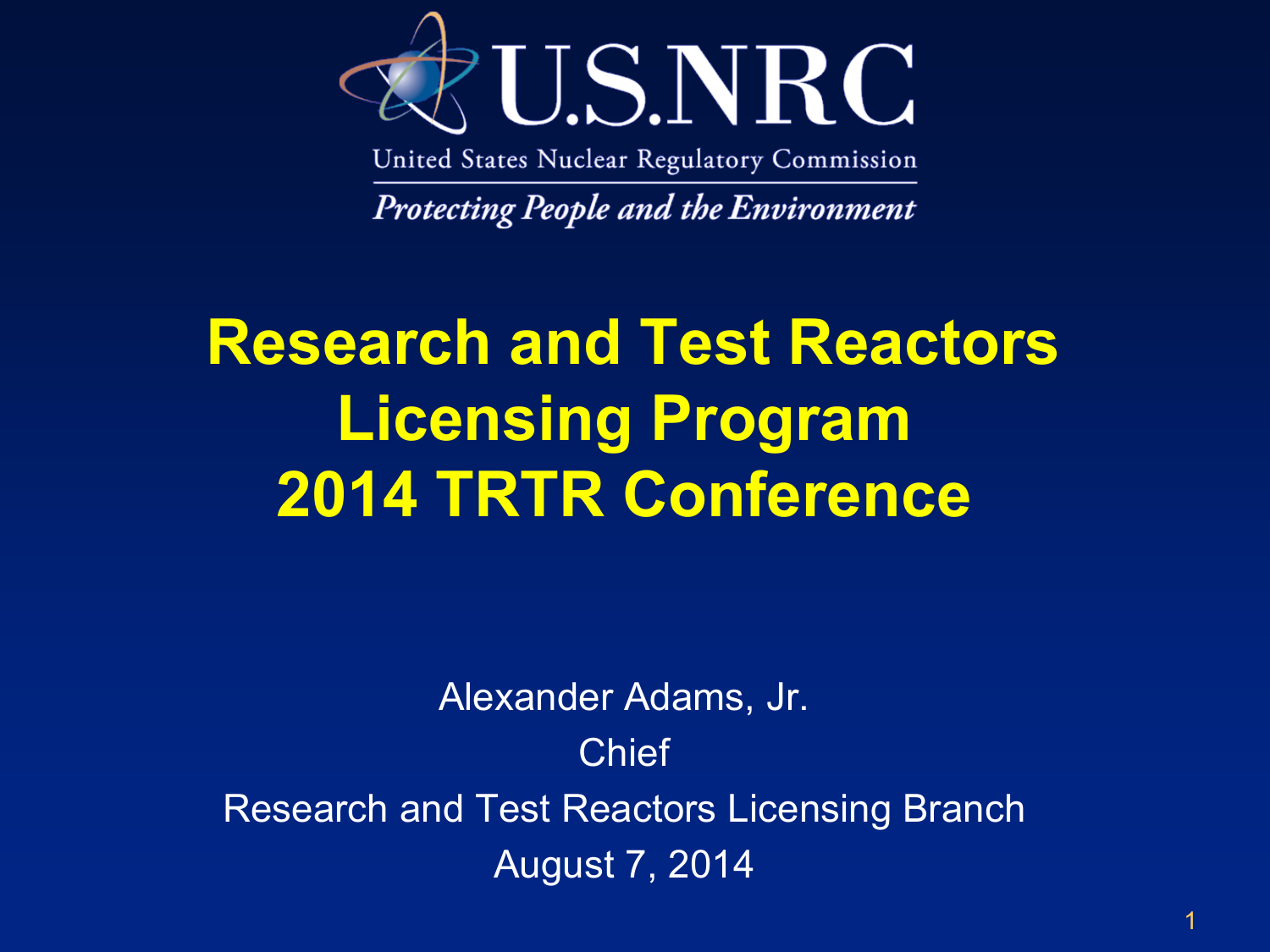

**Research and Test Reactors Licensing Branch** 

- Major Areas of Responsibility
- Accomplishments
- Ongoing Focus
- Staffing Changes and Assignments
- Topics of Interest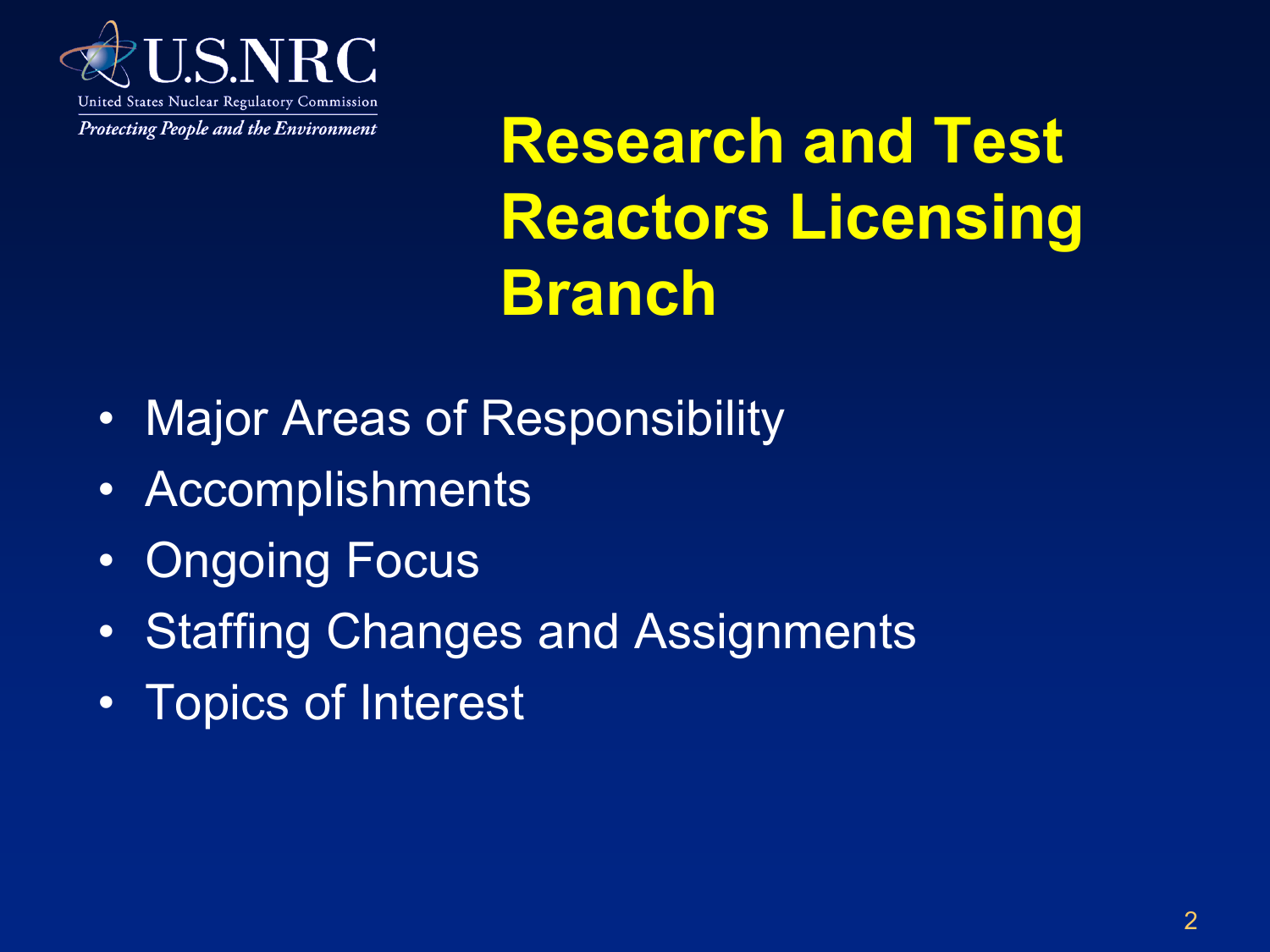

#### **Licensing: Major Areas of Responsibility**

- Licensing project management
- Day-to-day interface with licensees
- Licensing actions
	- o License amendments
	- o License renewals
	- o License transfers
- Medical isotope production licensing
- Licensing infrastructure
	- o NUREG 1537
	- o Regulatory guides
	- o ANS standards
- HEU to LEU conversions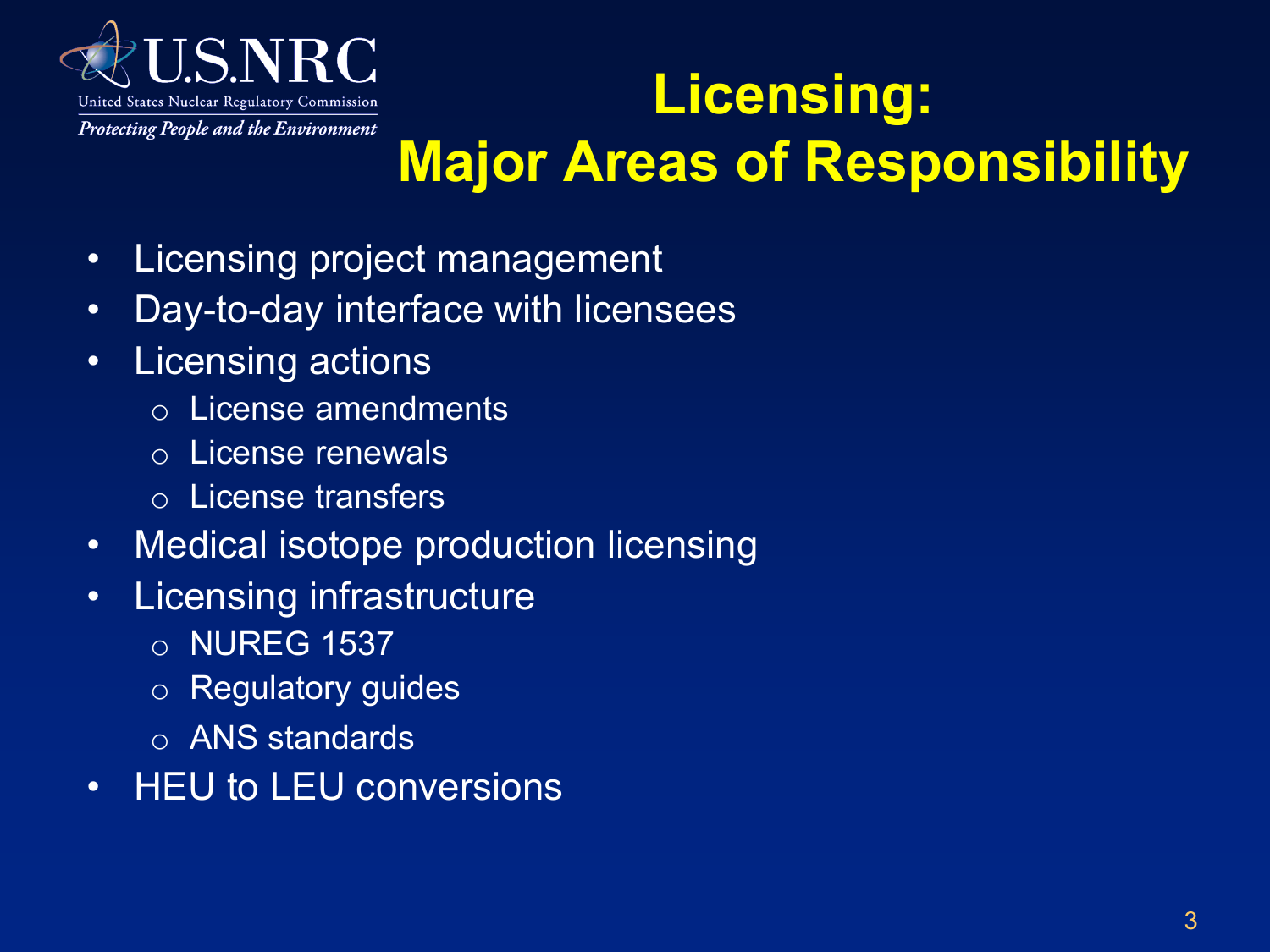

# **Licensing: Accomplishments**

- Continued day-to-day support of safe RTR operations
- Issuance of license amendments
- Continuation of license renewal work
- Preparing for Aerotest hearing
- Support to IAEA Code of Conduct meeting
- Supported issuance of generic communications
- Support to operations center
- GERALD R. FORD Class Aircraft Carrier review complete
- Review of SHINE medical isotope facility application under way
- Preparing for other medical isotope facility applications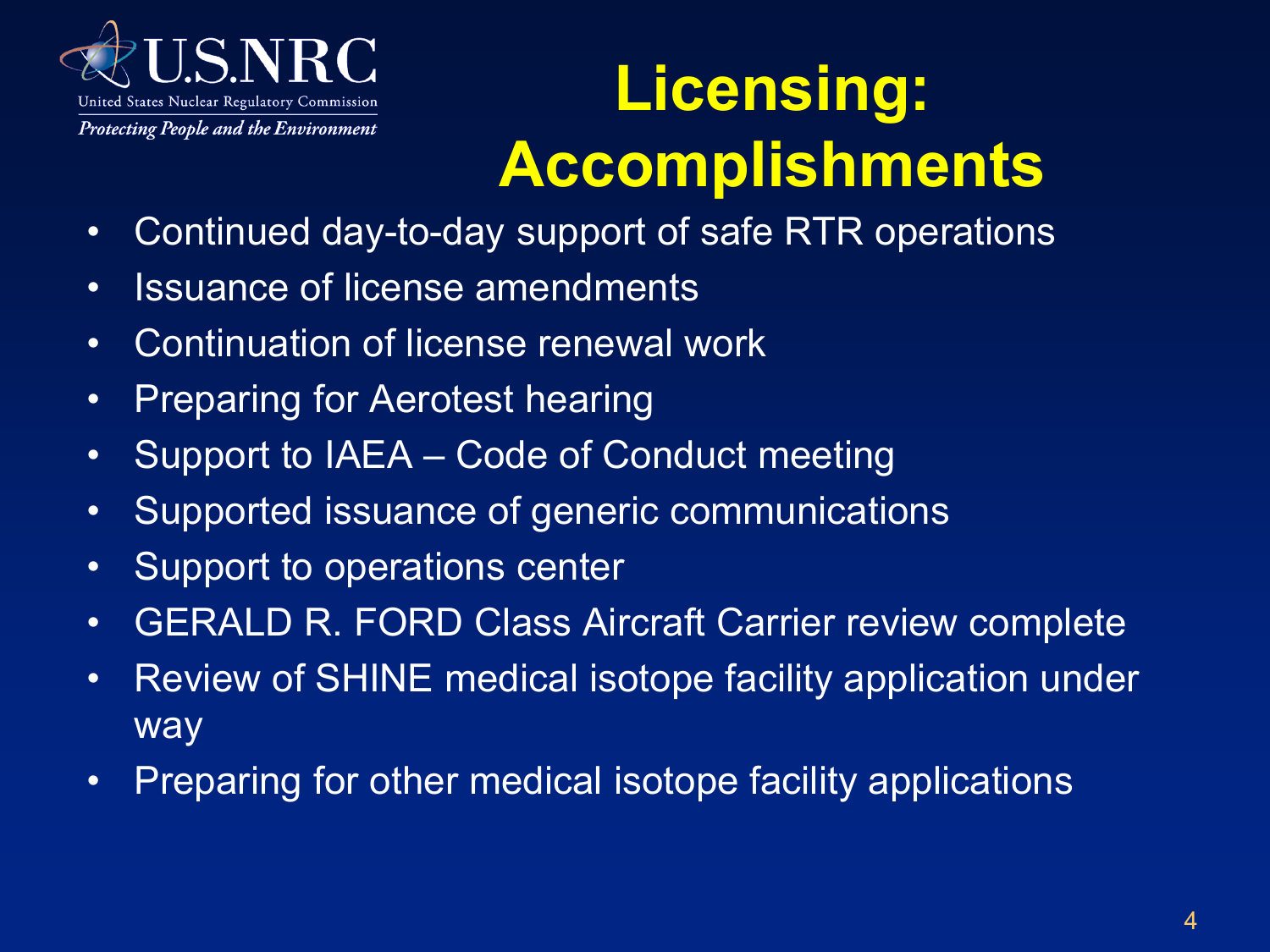

#### **License Renewals**

- Recently completed – DOW
- Continued progress
	- UC Irvine TAMU AGN USGS
	- TAMU TRIGA Texas Purdue
	-
	-

– AFRRI Maryland Florida – MURR Rhode Island

• Commission meeting – December 2014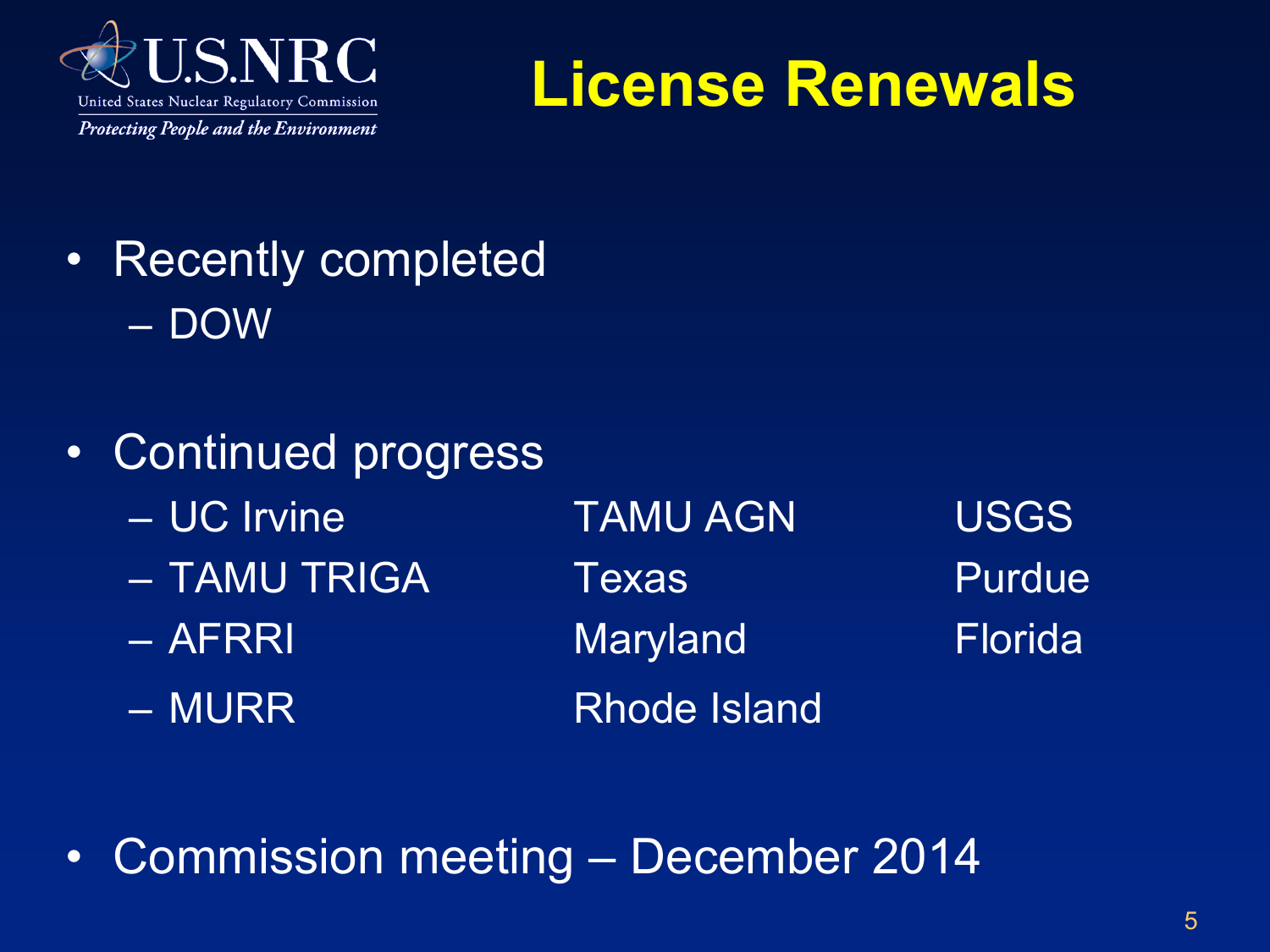

**Licensing Ongoing Focus: Infrastructure Enhancements** 

- Refresh of NUREG-1537 is in progress
	- Complete review and update as needed
	- Add license renewal interim staff guidance (ISG)
	- Add medical isotope ISG
	- Add Chapter 7 (instrumentation and controls)
- Rulemaking

– License renewal streamlining rulemaking – Public meeting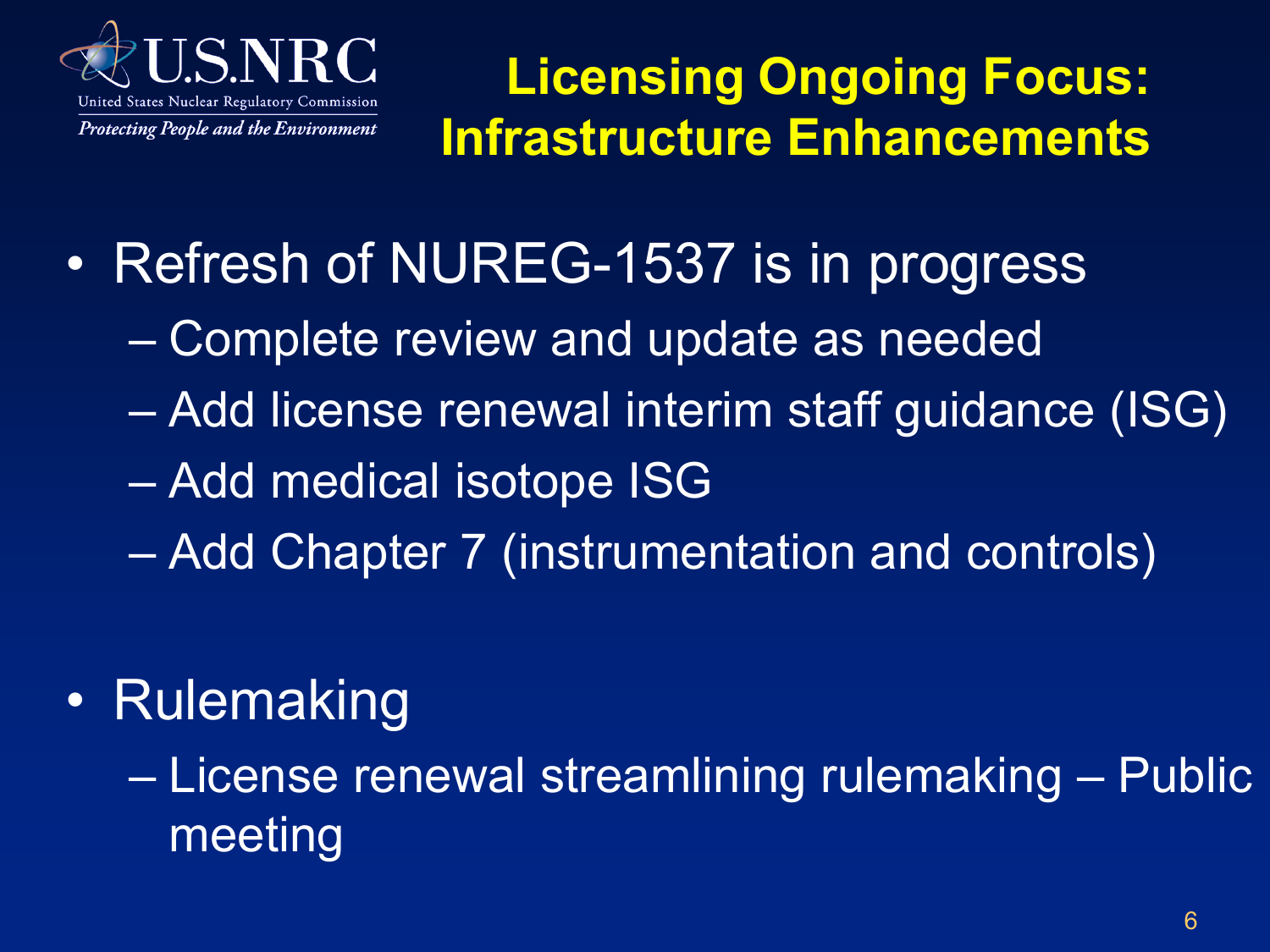



- Departures
	- Greg Schoenebeck
	- Jason Lising
- PM reassignments goal is stability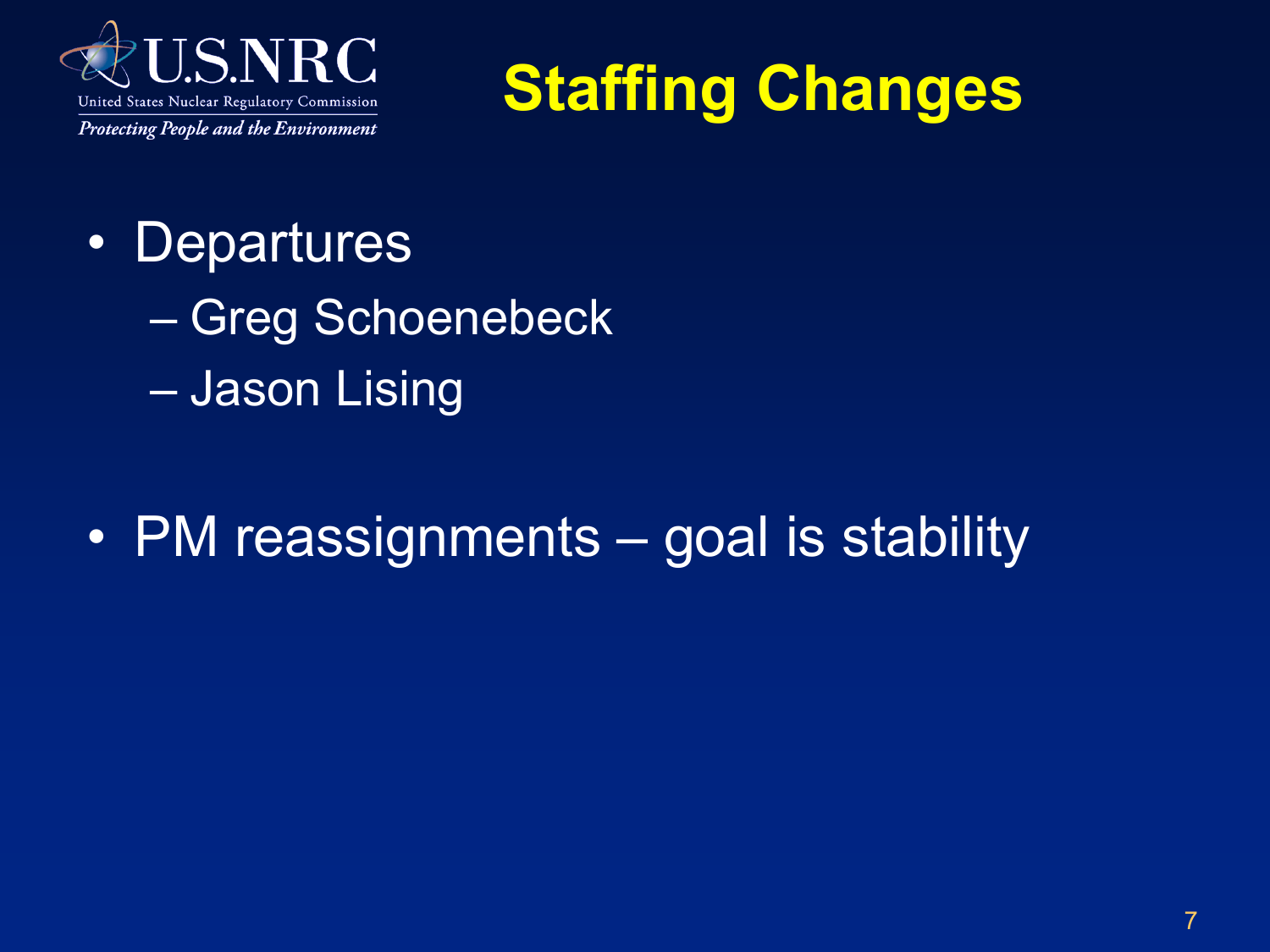

# **Licensing Staff**

Al Adams – Branch Chief Patrick Boyle – PM and renewals Duane Hardesty – PM, renewals and renewal rulemaking Steve Lynch – PM and medical isotopes Cindy Montgomery – PM, renewals and NUREG-1537 William Schuster – PM and medical isotopes Linh Tran – PM, renewals and medical isotopes Spyros Traiforos – PM and NUREG-1537 Maggie Watford – PM (NSPDP) Geoff Wertz – PM and renewals Xiaosong Yin – PM and PM handbook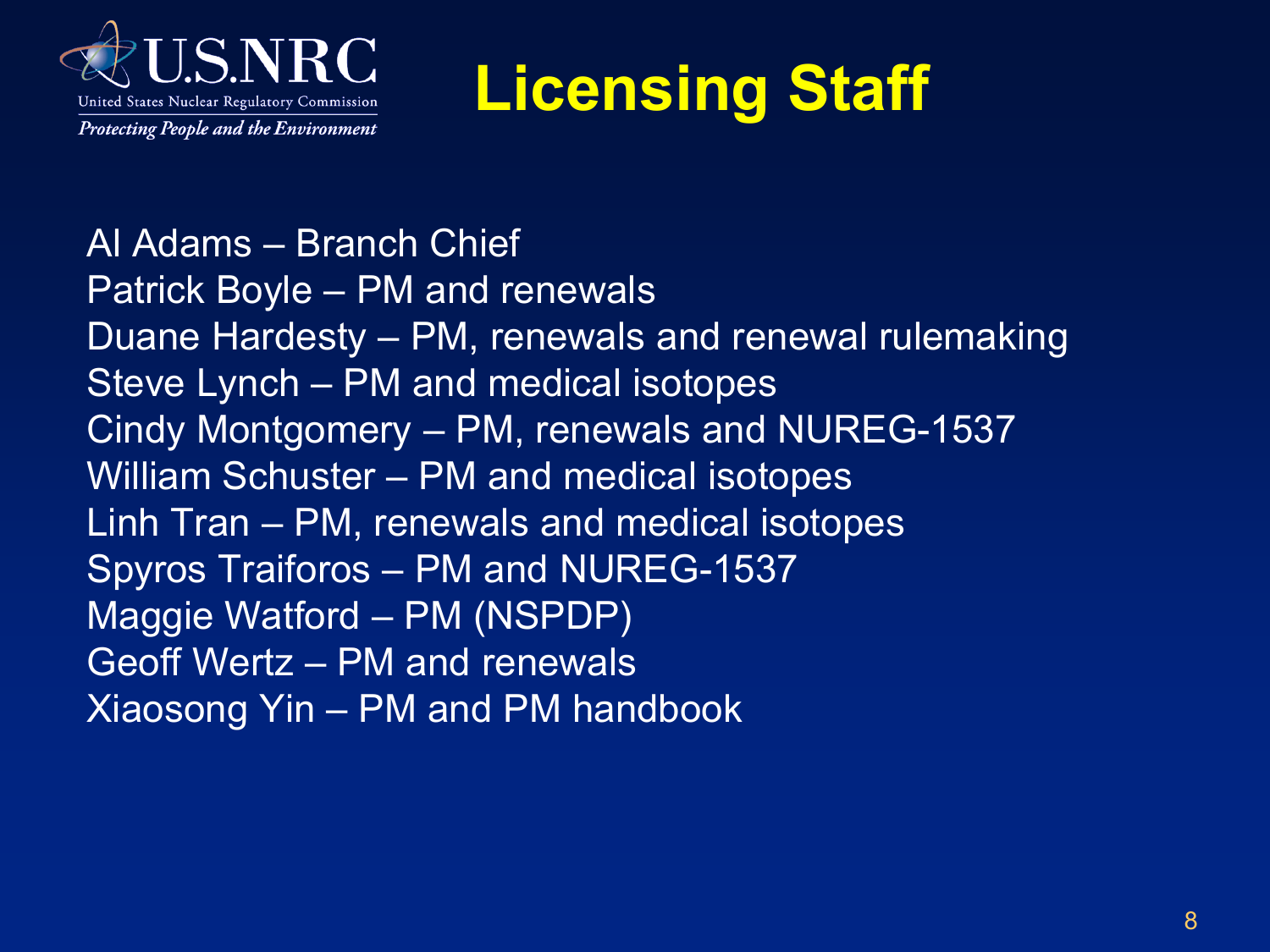

## **Licensing: Topics of Interest**

- Conductivity and pH – Cindy Montgomery
- Medical production facilities – Steve Lynch
- Instrumentation and control modifications
	- Duane Hardesty, Al and John Adams
- Codes
	- Spyros Traiforos
- Career and Funding Opportunities
	- Maggie Watford